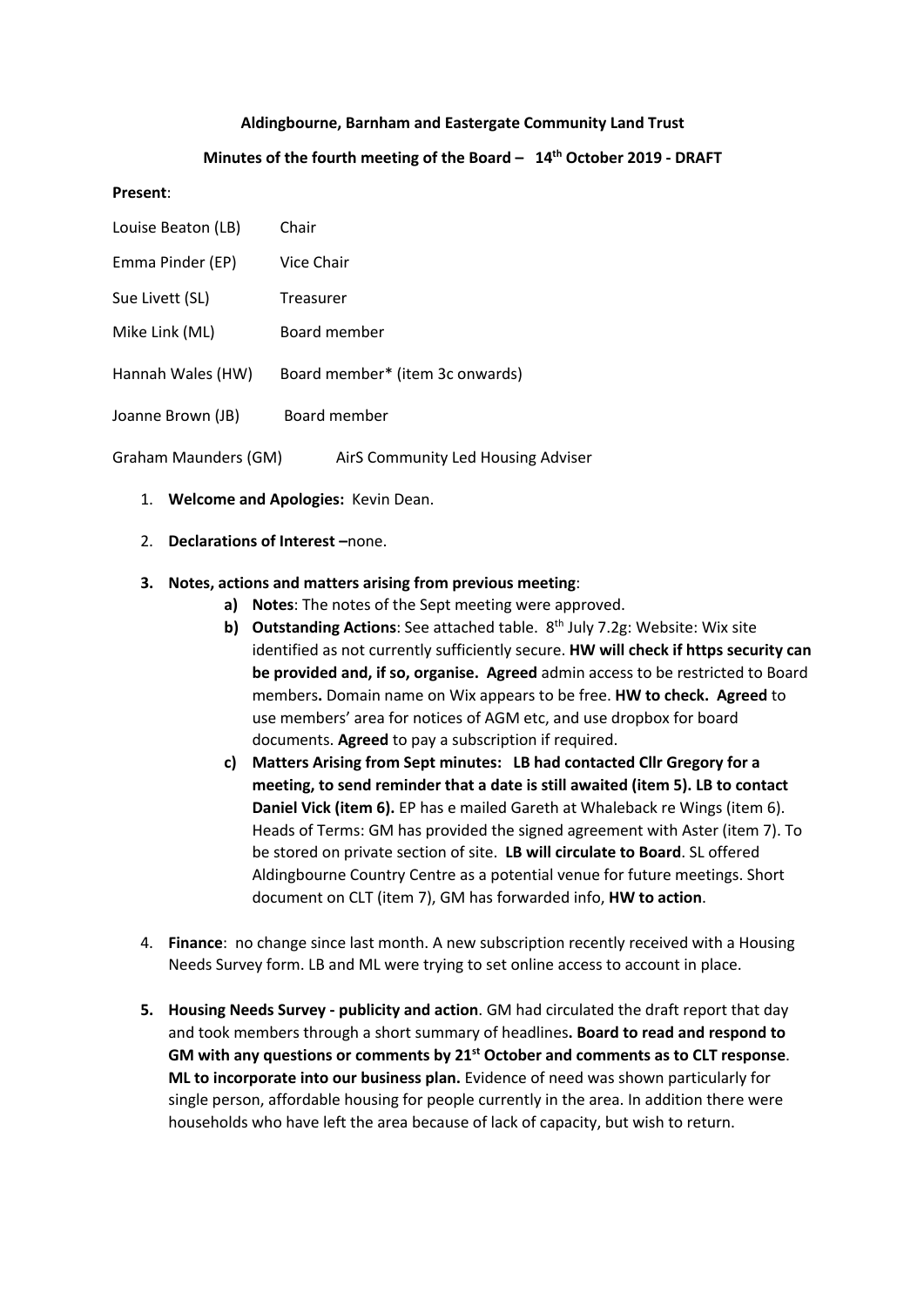The implications for the CLT's allocation policy was discussed. Arun DC does not require local connection, whereas this will be central to the ABE CLT allocation policy. It was agreed that allocation policy needs to be discussed with Arun DC as well as partner HAs (who would otherwise tend to rely on the local authority policy) and members need better understanding of ADC's eligibility criteria to be on Arun DC waiting list. GM suggested a working group to work on our allocation policy.

LB to take results to Aldingbourne PC on  $5<sup>th</sup>$  November, ML to confirm if able to attend Barnham & Eastergate PC. LB **to send a copy to Arun DC.** The Board expressed their thanks to AiRS for the work involved in the analysis.

**Publicity:** to go out early November, summary to go by email to members and on website. **HW to action**.

6. **Update including recent meetings**: Aldingbourne Neighbourhood Plan – environmental assessment is taking place and has delayed the plan. No news on Barnham & Eastergate plan.

LB, EP, GM, KD or ML are meeting Saxon Weald & local landowner tomorrow. The key driver is housing need evidence now available. If landowner is willing, and Saxon Weald is on board, we have various options for site delivery.

- 7. **Policies update**: JB met with GM. JB to bring forward 2 or 3 at a time, circulate draft policies before meetings for comment to her, so that they need only to be signed off at Board meetings. JB is drafting a list of policies needed, and will refer to other CLT policies where possible. JB to check if freedom of information policy applies. Agreed policies need to be concise, include update template. Membership Policy is complete.
- 8. **Draft Delivery Action Plan – Business Plan preparation:** ML reviewing, will include policy development & selection of housing partners. Many points are subject to a site being obtained. The preparation of the risk register highlighted that there are currently two key risk areas: Lack of representation from Barnham & Eastergate & lack of certain board skills (legal & secretarial support, particularly for LB). Discussion indicated Board would be prepared to pay for a minimal level of admin support (self employed or honorarium) for preparation of minutes, agenda and organisation of meetings, if we cannot find someone to take it on in a voluntary role for which travel expenses would be available. **EP will explore with a potential contact.**
- **9. Legal Representation:** Legal representation: GM had provided info on Angmering CLT's legal specialists and costs – **see attachment to these minutes**.
- 10. **Any other business**: LB checked members were content with the content of and their ability to participate in board meetings.
- **11. Confirmation of Dates of Next Meetings**: It was agreed to continue to meet monthly until end of 2019. **Mon 11th November meeting 7pm to focus on allocations – all to refer to GM's e mail of 10/9 and read Arun DC's policy – GM to forward.** Following meeting is 9th December.

**Outstanding Actions from previous meetings**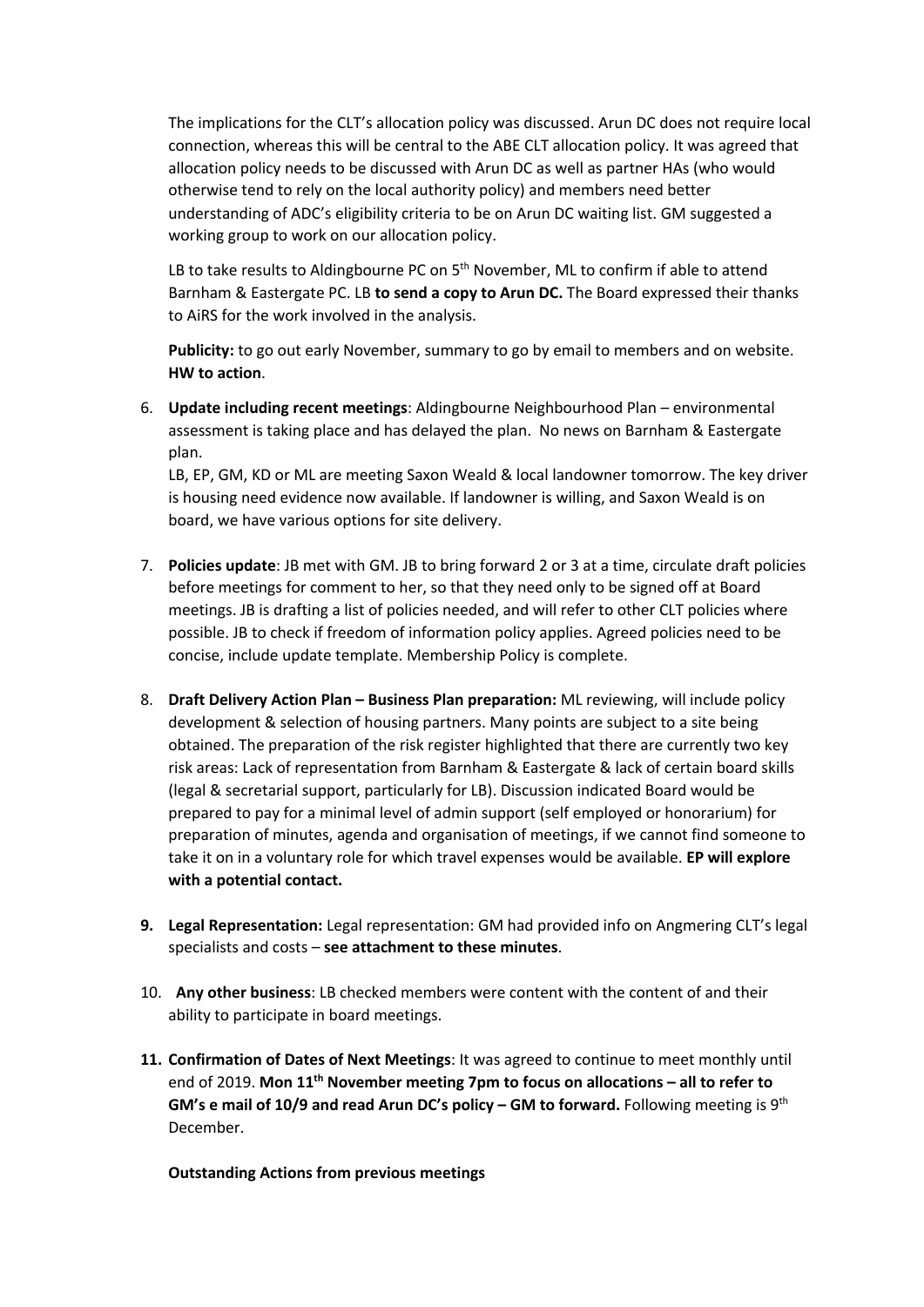### **11th June 2018**

| Item           | <b>Action</b>                                                     | By<br>who  | By<br>when  | Comment                                                                                                                                                                                                                                   |
|----------------|-------------------------------------------------------------------|------------|-------------|-------------------------------------------------------------------------------------------------------------------------------------------------------------------------------------------------------------------------------------------|
| $\overline{7}$ | SL to provide<br>housing need info<br>for AT staff and<br>clients | SL.        | Oct<br>2018 | Ongoing SL to keep chasing                                                                                                                                                                                                                |
| 8              | <b>HEELA</b> site<br>investigation                                | MW,<br>EP. | Oct<br>2018 | ANDP housing policies and sites were selected from<br>HELAA for ANDP review, subject to Strategic<br>Environmental Assessment and progressing Autumn<br>2019. 9/9/19: Confirmed Barnham and Eastergate<br>PC has commenced reviewing NDP. |

# **4th February 2019**

| $\overline{2}$ | Look at draft Communication<br>plan and advise                                                                                 | Hannah<br>Wales |               | May/June 2019 agenda communication<br>addressed with HW's help.                                                                                                                                                                                                                                                                                                                                                                                                         |
|----------------|--------------------------------------------------------------------------------------------------------------------------------|-----------------|---------------|-------------------------------------------------------------------------------------------------------------------------------------------------------------------------------------------------------------------------------------------------------------------------------------------------------------------------------------------------------------------------------------------------------------------------------------------------------------------------|
|                | Membership Policy, including<br>voting rights, and Board<br>recruitment and election<br>policy composition to be<br>determined | SG/Board        | March<br>2019 | Cllr Andy Earwaker, BEPC, and APC to<br>be advised of Observer status policy<br>agreed by Board on 9.9.19. Actioned.<br>No subsequent attendance by BEPC rep.<br>so position to be checked with PC.<br>Board recruitment policy agreed July<br>2019 to be updated in light of above<br>and posted on website. Action: JB.<br><b>Membership policy: JB to circulate</b><br>draft policies for comment and sign off<br>at Board meetings, 2 or 3 at a time.<br>(14.10.19) |

### **13th May 2019**

| Item | <b>Action</b>                                                   | Bv<br>who | Bv<br>when   | Comment                                                                                                                 |
|------|-----------------------------------------------------------------|-----------|--------------|-------------------------------------------------------------------------------------------------------------------------|
| 9a   | Preparation of draft<br><b>Equality and Diversity</b><br>Policy | EP        | Sept<br>2019 | Deferred from July mtg. Sept 2019: EP<br>provided to JB for Oct meeting. To be brought<br>forward by JB at Dec meeting. |

**10th June 2019**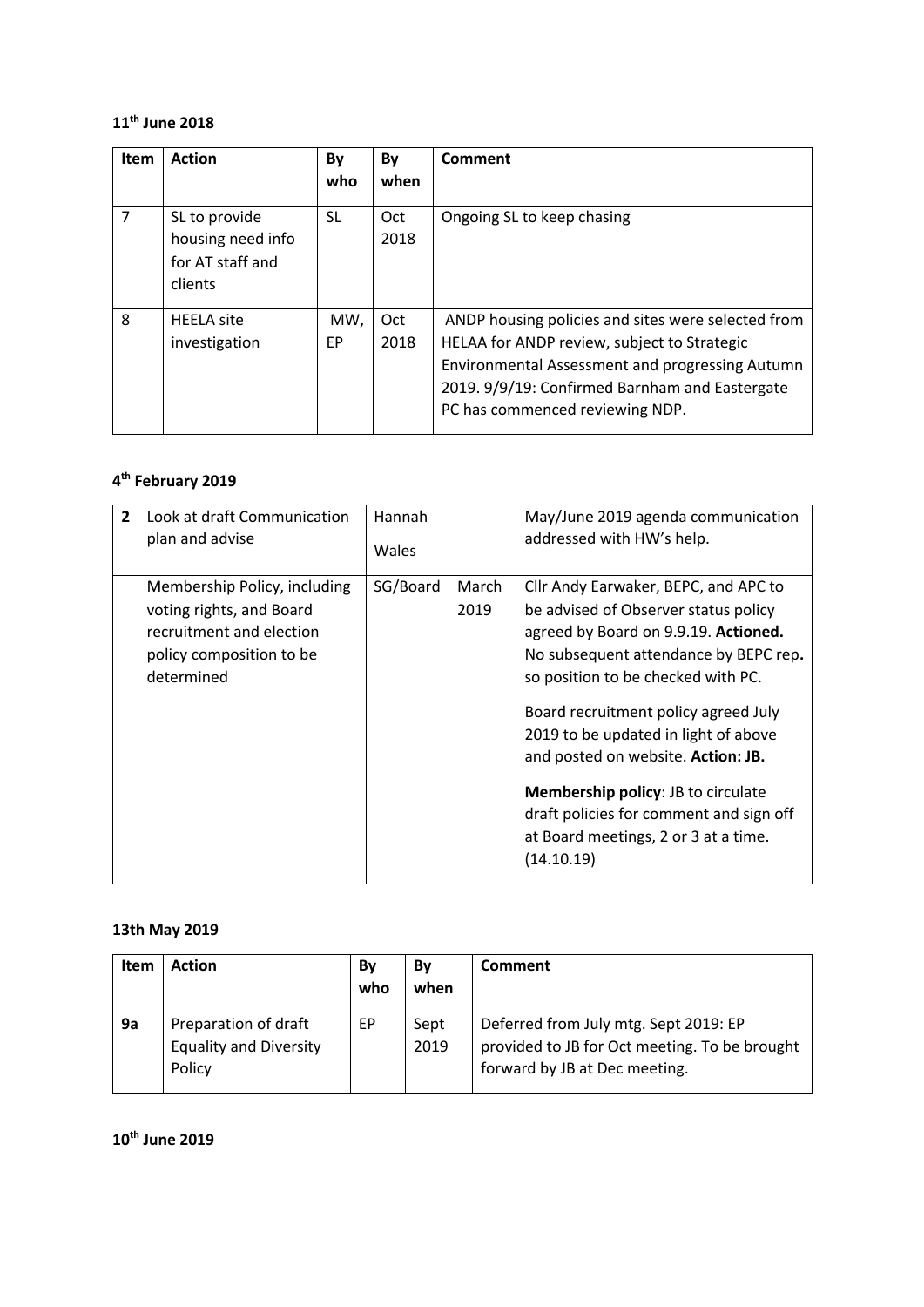| <b>Item</b> | <b>Action</b>                                                                                        | By<br>who | By<br>when   | Comment                                                                                                                                                 |
|-------------|------------------------------------------------------------------------------------------------------|-----------|--------------|---------------------------------------------------------------------------------------------------------------------------------------------------------|
| 5           | Preliminary results to be<br>available at AGM. Set date for<br>public meeting to present<br>results. | GM.       | Sept<br>2019 | AirS presented results at Oct 14th<br>meeting, to be made available to PC Nov<br>meetings, on website and via publicity.                                |
| 7.2c        | Skills audit - GM to provide<br>initial draft                                                        | <b>GM</b> | July<br>2019 | GM had provided draft. Shortfall in legal<br>and minute-taking identified in risk<br>register. EP to discuss clerking role with<br>potential candidate. |
| 10          | Frequency and venue of<br>meetings to be reviewed                                                    | All       | Oct<br>2019  | Agreed Oct 2019 to continue monthly to<br>end Dec 2019 and review then.                                                                                 |

## **8th July 2019**

| <b>Item</b>      | <b>Action</b>                                                | By<br>who                     | By<br>when   | <b>Comment</b>                                                                                                                                                                      |
|------------------|--------------------------------------------------------------|-------------------------------|--------------|-------------------------------------------------------------------------------------------------------------------------------------------------------------------------------------|
| 3 <sub>c</sub>   | Activate online<br>payments                                  | ML<br>and LB                  | Sept<br>2019 | Urgent action as KD away shortly.                                                                                                                                                   |
| 7.2a             | Conflict of<br><b>Interest Policy</b>                        | All                           | Oct<br>2019  | Email to SL the form at rear of policy. Add any<br>responsibilities/involvement in other<br>groups/organisations. If in doubt, include the info.<br>All to action.                  |
| 7.2 <sub>b</sub> | Obligations of<br>Board members<br>statement to be<br>signed | EP and<br>ML, JB<br>and<br>HW | Oct<br>2019  | SL & ML to do.                                                                                                                                                                      |
| 7.2g             | Dropbox to be set<br>up for storage of<br>documents          | JB                            | Sept<br>2019 | Agreed 14.10.19 JB to set up Dropbox for<br>documents and HW to review security of Wix site,<br>using members area for AGM papers etc. CLT Board<br>to take over admin of Wix site. |
| 8                | <b>Meeting Aster</b>                                         | GМ                            |              | 14.10.19: GM waiting on date.                                                                                                                                                       |

## **9th September 2019**

| Item | <b>Action</b>              | By who | Bv<br>when     | Comment                                                                                                   |
|------|----------------------------|--------|----------------|-----------------------------------------------------------------------------------------------------------|
| 3b   | Development of<br>policies | JB     | Spring<br>2020 | JB met GM. Agreed to bring forward 2 or 3<br>at a time, for comment before sign off at<br>Board meetings. |